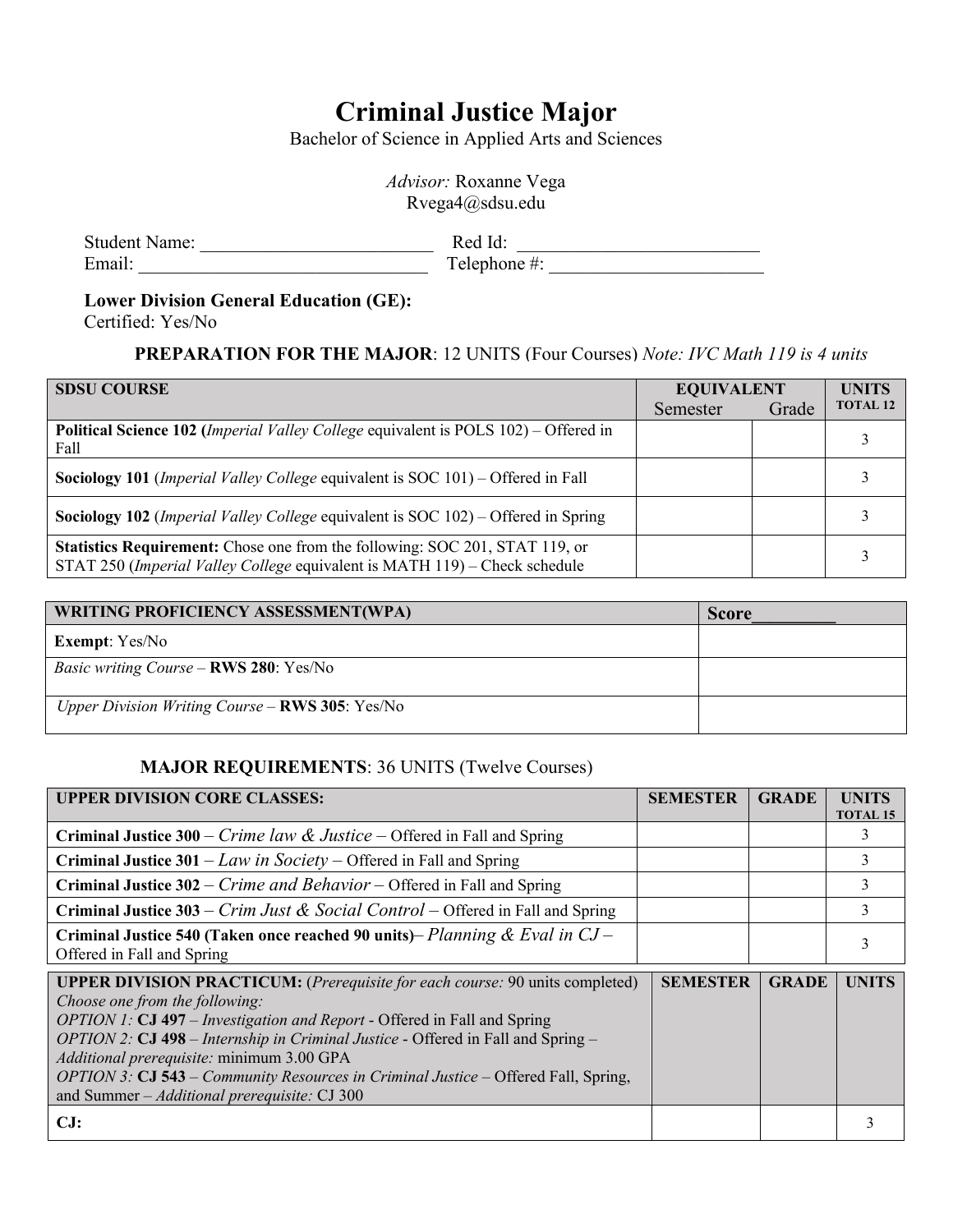| <b>UPPER DIVISION PUBLIC ADMINISTRATION ELECTIVES:</b><br>Chose two PA Elective (6 units total) Ranging from 300-599 | <b>SEMESTER</b> | <b>GRADE</b> | <b>UNITS</b><br>TOTAL 6 |
|----------------------------------------------------------------------------------------------------------------------|-----------------|--------------|-------------------------|
| PA specific elective #1:                                                                                             |                 |              |                         |
| PA specific elective #2:                                                                                             |                 |              |                         |

| <b>PA SPECIFIC ELECTIVES:</b>                                                                          |  |
|--------------------------------------------------------------------------------------------------------|--|
| <b>PA 301</b> – Concepts and Issues in Public Administration - Offered in Fall and Spring              |  |
| PA 310 - Management of Urban Governments - Offered in Fall                                             |  |
| <b>PA 312</b> – Management of State Governments - Offered in Spring                                    |  |
| <b>PA 315</b> – Management of the Federal Government - Offered in Summer                               |  |
| <b>PA 330</b> – Public Personnel Administration - Offered in Spring                                    |  |
| <b>PA 340</b> – Administrative Behavior - Offered in Fall                                              |  |
| PA 350 – Contemporary Urban Issues - Offered in Spring                                                 |  |
| <b>PA 450</b> – <i>Fiscal &amp; Budgetary Policy</i> – Offered in Spring – <i>Prerequisite:</i> PA 301 |  |
| <b>PA 460</b> – Administration & Public Policy Development - Offered in Spring                         |  |
| <b>PA 480</b> – <i>Leadership and the Public Sector</i> - Offered in Fall                              |  |
| PA 485 - Planning and Public Policy in US-Mexico Border Region - Offered in Fall                       |  |
|                                                                                                        |  |

**PA 520** – *Decision Making in the Urban Community* - Offered in Spring

| <b>UPPER DIVISION ELECTIVES: 12 units (Four courses) of CJ or Related Area</b><br>electives (Note: a minimum of 6 units (2 courses) must be CJ) | <b>SEMESTER</b> | <b>GRADE</b> | <b>UNITS</b><br><b>TOTAL 12</b> |
|-------------------------------------------------------------------------------------------------------------------------------------------------|-----------------|--------------|---------------------------------|
| CJ specific elective:                                                                                                                           |                 |              |                                 |
| CJ specific elective:                                                                                                                           |                 |              |                                 |
| <b>Elective (CJ or Related Area)</b>                                                                                                            |                 |              |                                 |
| <b>Elective (CJ or Related Area)</b>                                                                                                            |                 |              |                                 |

| <b>CJ SPECIFIC ELECTIVES:</b>                                         | <b>RELATED AREA COURSES</b>                                              |
|-----------------------------------------------------------------------|--------------------------------------------------------------------------|
| CJ 305 – Professions and Ethics - Offered in Fall                     |                                                                          |
| Prerequisite: CJ 300                                                  | <b>CHEM 300</b> – Forensic Science – Offered Fall, Spring, and           |
| $CJ$ 310 – Law Enforcement – Offered in Fall and Summer               | Summer - Prerequisite: CHEM 100                                          |
| Prerequisite: CJ 300                                                  | <b>PSY 321</b> – <i>Organization Psychology</i> – Offered in Spring      |
| $CJ$ 320 – <i>Criminal Law</i> – Offered in Spring                    | Prerequisite: PSY 319                                                    |
| Prerequisite: CJ 300                                                  | <b>PSY 340</b> – <i>Social Psychology</i> – Offered in Spring and Summer |
| $\textbf{CJ}$ 330 – <i>Corrections</i> – Offered in Spring and Summer | Prerequisite: PSY 101                                                    |
| Prerequisite: CJ 300                                                  | <b>PSY 350</b> - Abnormal Psychology - Offered in Fall and Summer        |
| $CJ$ 420 – <i>Constitutional Issues in CJ</i> – Offered in Spring     | Prerequisite: PSY 101                                                    |
| Prerequisite: CJ 300                                                  | <b>SOC 443</b> – <i>Crime and Society</i> – Offered in Spring            |
| $CJ$ 531 – Probation and Parole – Offered in Fall                     | Prerequisite: SOC 101 or transfer equivalent                             |
| Prerequisite: CJ 330                                                  | <b>SOC 445</b> – <i>Sociology of Deviance</i> – Offered in Spring        |
| CJ 543 – Community Resources in CJ – Offered Fall,                    | Prerequisite: SOC 101 or transfer equivalent                             |
| Spring, and Summer                                                    | <b>WMNST 572</b> – <i>Women and Violence</i> – <i>Offered</i> in Spring* |
| Prerequisite: CJ 300                                                  |                                                                          |